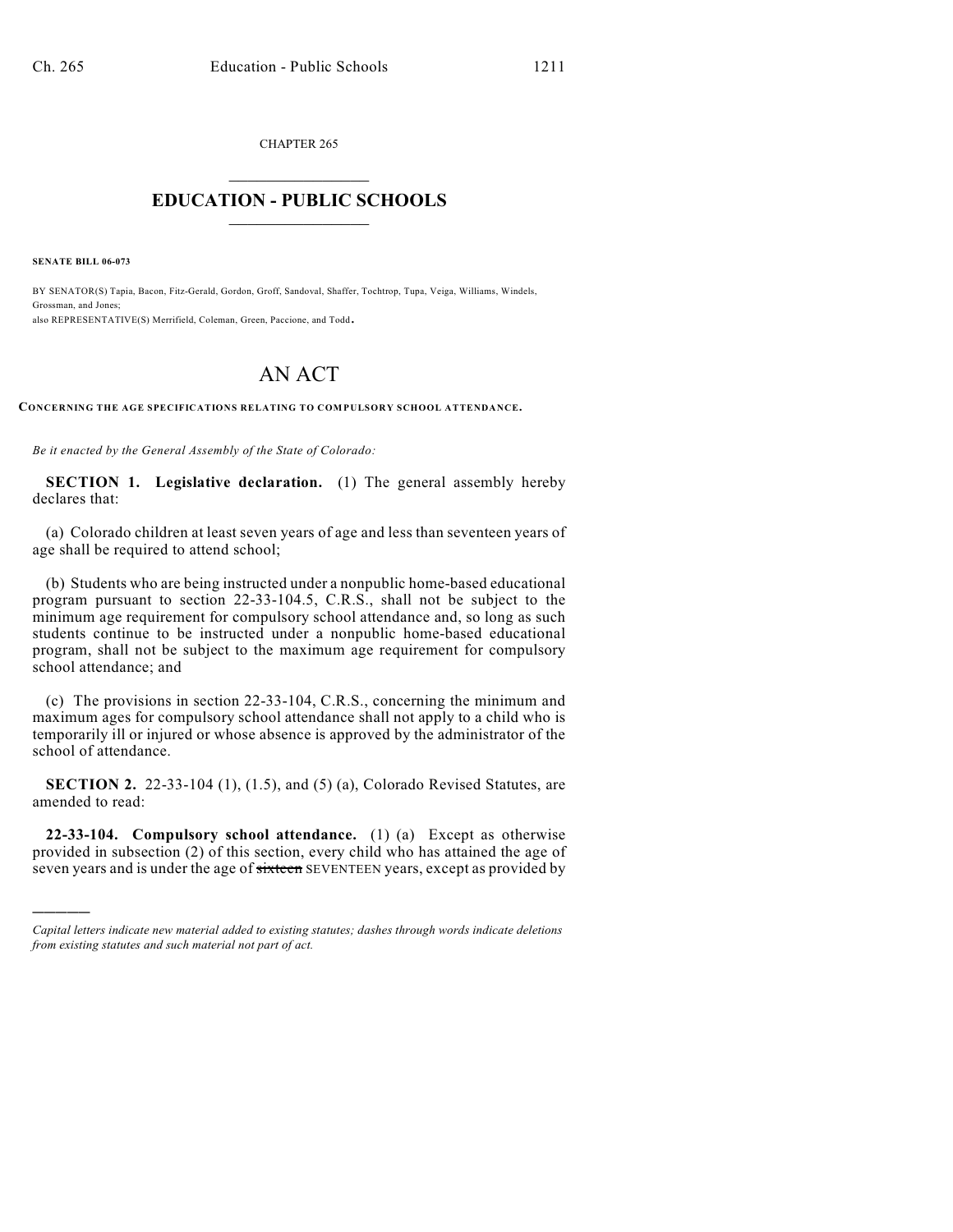this section, shall attend public school for at least THE FOLLOWING NUMBER OF HOURS DURING EACH SCHOOL YEAR:

(I) One thousand fifty-six hours if a secondary school pupil;  $\sigma$ 

(II) Nine hundred sixty-eight hours if an elementary school pupil during each school year; except that in no case shall IN A GRADE OTHER THAN KINDERGARTEN;

(III) NINE HUNDRED HOURS IF A FULL-DAY KINDERGARTEN PUPIL; OR

(IV) FOUR HUNDRED FIFTY HOURS IF A HALF-DAY KINDERGARTEN PUPIL.

(b) NOTWITHSTANDING THE PROVISIONS OF PARAGRAPH (a) OF THIS SUBSECTION (1), a school or schools SHALL NOT be in session for fewer than one hundred sixty days without the specific prior approval of the commissioner of education.

(c) A student who participates in an on-line program pursuant to the provisions of section 22-33-104.6 shall be deemed to attend school in accordance with the requirements of this subsection (1).

(1.5) Notwithstanding the provisions of subsection (1) of this section and any other provision of this article relating to compulsory school attendance, the compulsory school attendance laws apply to a six-year-old child who has been enrolled in a public school in the first grade or in a higher grade level. In such circumstances, the courts may issue orders to compel compliance with the compulsory school attendance requirements of this article. However, this subsection (1.5) shall not apply to a six-year-old child whose parent or legal guardian chooses to withdraw such child.

(5) (a) The general assembly hereby declares that two of the most important factors in ensuring a child's educational development are parental involvement and parental responsibility. The general assembly further declares that it is the obligation of every parent to ensure that every child under such parent's care and supervision receives adequate education and training. Therefore, every parent of a child who has attained the age of seven years and is under the age of sixteen SEVENTEEN years shall ensure that such child attends the public school in which such child is enrolled in compliance with this section.

**SECTION 3.** 22-33-104.6 (4) (a) (II), Colorado Revised Statutes, is amended, and the said 22-33-104.6 (4) (a) is further amended BY THE ADDITION OF A NEW SUBPARAGRAPH, to read:

**22-33-104.6. On-line program - legislative declaration - authorized definitions.** (4) **Funding.** (a) For the 2003-04 budget year and for each budget year thereafter, except as otherwise provided in subsection (5) of this section, a school district, for purposes of determining total program funding under the "Public School Finance Act of 1994", article 54 of this title, may not count a student in the school district's on-line pupil enrollment who enrolls in or transfers to an on-line program within the school district, unless:

(II) The student, in the preceding school year, was not enrolled in any private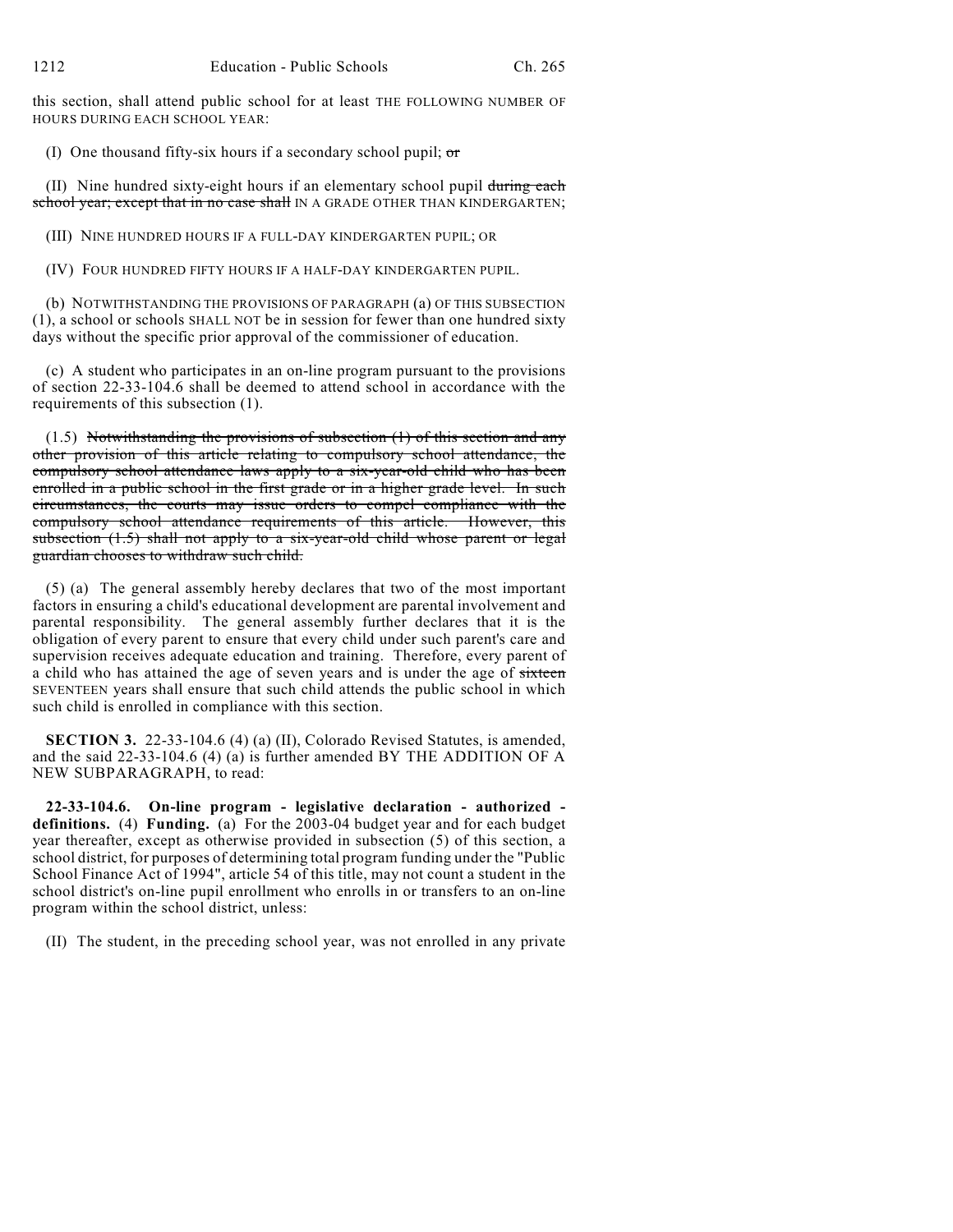school, did not participate in a nonpublic home-based education program, and did not participate in home instruction by a licensed or certified teacher; OR

(III) THE STUDENT IS ENROLLING IN KINDERGARTEN OR FIRST GRADE IN AN ON-LINE PROGRAM.

**SECTION 4.** 22-33-104.5 (3) (e), Colorado Revised Statutes, is amended to read:

**22-33-104.5. Home-based education - legislative declaration - definitions guidelines.** (3) The following guidelines shall apply to a nonpublic home-based educational program:

(e) Any parent establishing a nonpublic home-based educational program shall provide written notification of the establishment of said program to a school district within the state fourteen days prior to the establishment of said program and each year thereafter if the program is maintained. The parent in charge and in control of a nonpublic home-based educational program shall certify, in writing, only a statement containing the name, age, place of residence, and number of hours of attendance of each child enrolled in said program. NOTWITHSTANDING THE PROVISIONS OF SECTION 22-33-104 (1), A PARENT WHO INTENDS TO ESTABLISH A NONPUBLIC HOME-BASED EDUCATIONAL PROGRAM IS NOT REQUIRED TO ESTABLISH NOR TO PROVIDE WRITTEN NOTIFICATION OF SAID PROGRAM TO A SCHOOL DISTRICT WITHIN THE STATE UNTIL THE PARENT'S CHILD IS SEVEN YEARS OF AGE, NOR IS THE PARENT REQUIRED TO CONTINUE THE PROGRAM OR PROVIDE THE NOTIFICATION AFTER THE CHILD IS SIXTEEN YEARS OF AGE.

**SECTION 5.** 22-33-107 (3) (a), Colorado Revised Statutes, is amended to read:

**22-33-107. Enforcement of compulsory school attendance.** (3) (a) As used in this subsection (3), a child who is "habitually truant" means a child who has attained the age of seven years and is under the age of sixteen SEVENTEEN years having four unexcused absences from public school in any one month or ten unexcused absences from public school during any school year. Absences due to suspension or expulsion of a child shall be considered excused absences for purposes of this subsection (3).

**SECTION 6.** 22-2-124 (2) (c) (I), Colorado Revised Statutes, is amended to read:

**22-2-124. Family literacy education grant program - rule-making - repeal.** (2) As used in this section, unless the context otherwise requires:

(c) "Eligible adult" means a person who meets the following criteria:

(I) Is at least sixteen SEVENTEEN years of age;

**SECTION 7.** 22-52-102 (1), Colorado Revised Statutes, is amended to read:

**22-52-102. Eligible students.** (1) In order to be eligible to participate in the second chance program, a child shall be a dropout between sixteen SEVENTEEN and